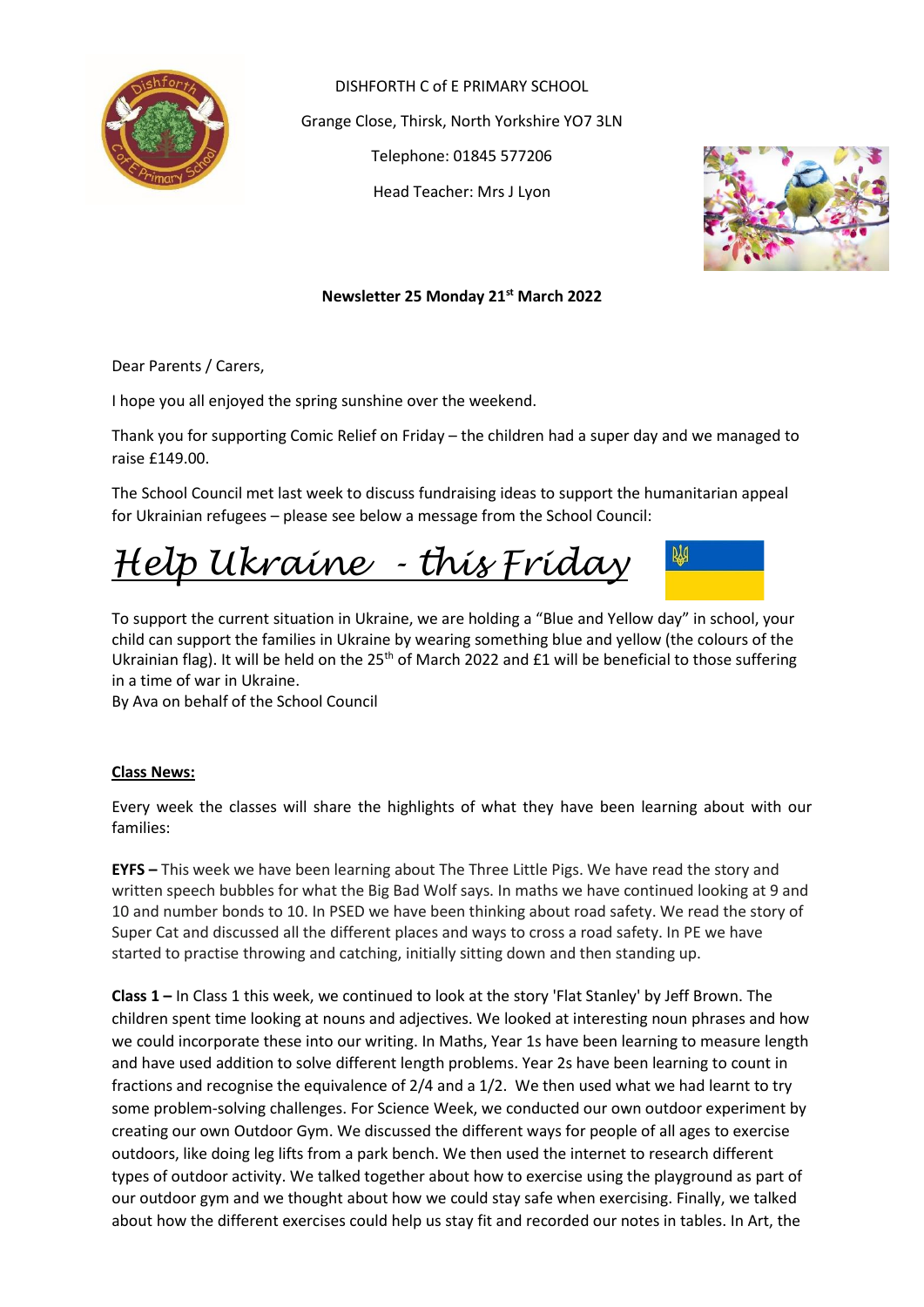children continued to explore the medium of clay and finished creating their own animal models. We then painted them in the appropriate colours.

**Class 2 –** This week in Class 2 we have stepped up work on our production, thinking about our lines and when we need to come on and off the stage. Our Literacy this week has focused on writing the build-up of the story the BFG, looking at interesting vocabulary and using a thesaurus to improve our vocabulary choices. In Maths Year 3 have looked at Statistics including Bar Charts and Tables, while Year 4 continued their learning on Fractions. In RE this week we have looked at how Jewish people celebrate their special festivals.

**Class 3 –** This week class 3 have been working extremely hard in their literacy when writing a newspaper report about Shackleton's ship (Endurance) being found. They have used their neatest handwriting and thought carefully about how to really challenge themselves in their writing. In maths, the children have been practising using protractors and answering questions about angles within triangles, polygons and quadrilaterals. They have thought carefully about designing their own soup from a different country. We have celebrated culture and seasonality towards the end of the week by cooking their own soups. We hope you enjoyed them!

## **Road Safety Talk**

We were delighted to welcome Lauren Doherty to school last Wednesday to talk to the children about road safety. Lauren shared her story with us and was pleased to answer any questions the children had. The children asked a wide range of questions and our visitors commented on how thoughtful the children were and how impeccably behaved they were.

The visit was both thought provoking, informative and inspiring for us all. A huge thank you to Lauren for coming into school to speak to us.

Further information about Lauren's charity can be found on the link below.

<http://roadsafetytalks.co.uk/about-the-charity/>

## **Goodbye to Cook**

On Wednesday it is Cook's last day at Dishforth after 8 years. Heidri has been part of the team here at school and we shall miss her! A huge thank you to Heidri for all her hard work and on behalf of the school community we should like to wish Heidri good luck for the future.

## **Boxercise Workshop – 22 nd March - tomorrow**

On the 22<sup>nd</sup> March the children will be participating in a Boxercise workshop in school - please ensure all children have their PE kit in school on this day.

### **School Car Park**

I have been in touch with the Strategic Planning Officer for North Yorkshire County Council to confirm arrangements for the new school carpark.

The Council will contact Strata Homes in the first instance to get timescales from them for when they propose to complete the car park. I shall communicate any updates I receive through future newsletters.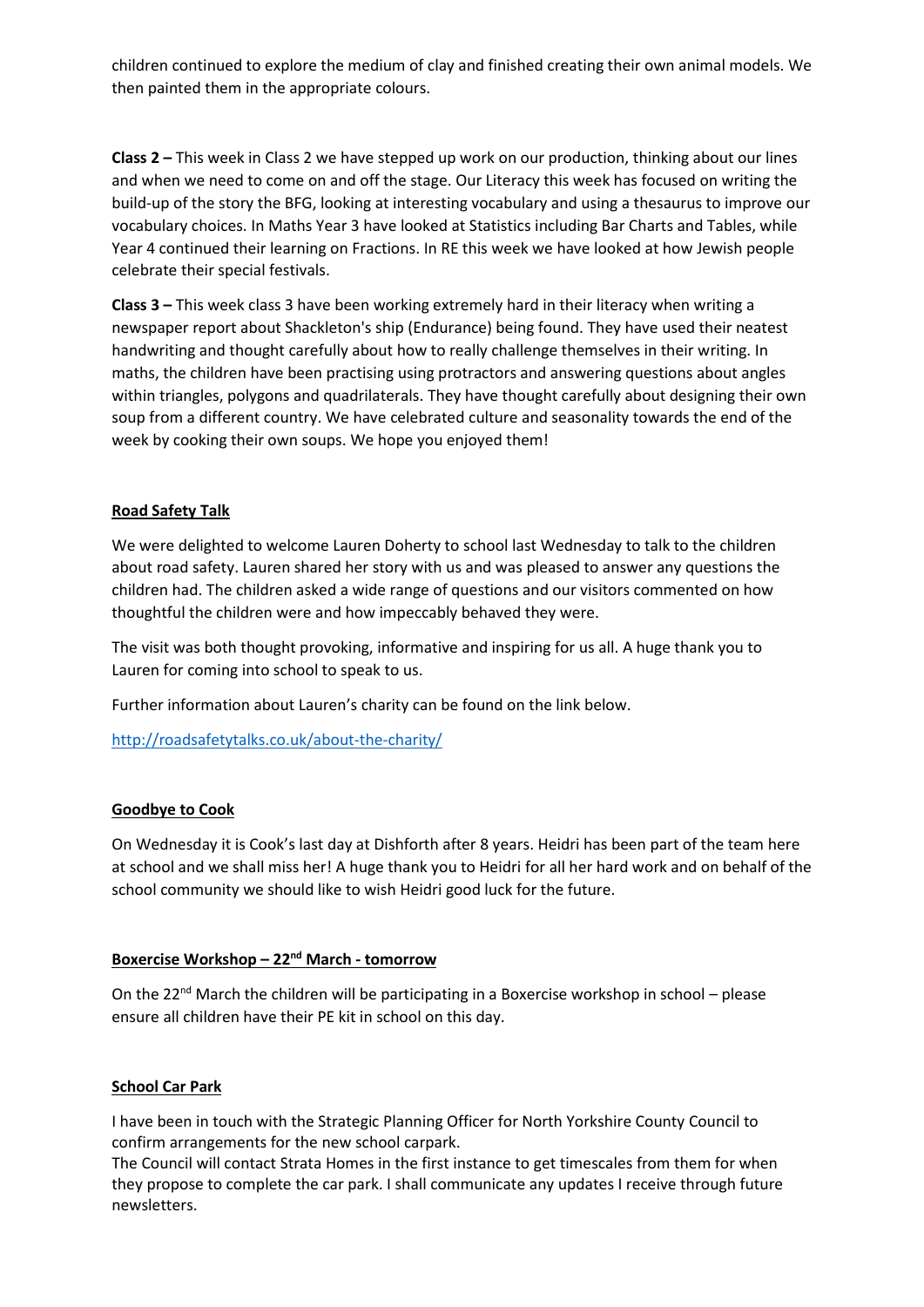## **Class 2 Production – Peace Child**

Class 2 families are welcome to come to school and enjoy the production of 'Peace Child'.

The evening performance is on the  $30<sup>th</sup>$  March at 6pm – children need to be at school for 5.45pm to get ready please.

The second performance on Thursday morning  $31<sup>st</sup>$  March – we are aiming to start this performance as close to 9am as possible as the children go swimming afterwards.

## **Baldersby St James Church – Wednesday 6th April**

Families are welcome to join us on the afternoon of Wednesday  $6<sup>th</sup>$  April at Baldersby St James Church where the school, led by Year 5 pupils, will perform a short production of The Three Trees. We will aim to start at 1.45pm and finish about 2.15pm. The children can either return to school on the buses or can be collected from Church. Please inform Mrs McBride in the school office if you are taking your child/ren from church – thank you.

## **Summer Term School Dinner Menu**

Attached to this newsletter is the summer term menu which will begin straight after the Easter holidays.

## **Families can save around £450 a year with free school meals – information from North Yorkshire**

As families across the county are feeling the pinch due to the rising cost of living, one way in which many people could save money, is by taking advantage of the free school meals, which may be available to them. This could save £450 a year. All children in Reception, Year 1 and Year 2 automatically qualify for a free meal with no means testing required. Children in Year 3 onwards can also benefit if their parents are eligible for certain income support and allowances, support under the immigration and Asylum Act, child tax credit, working tax credit or universal credit. Help us to make sure as many families as possible are taking up the chance for a free meal by telling friends, family and the people we work with in our communities. Anyone can check eligibility and apply online: [www.northyorks.gov.uk/free-school-meals](http://www.northyorks.gov.uk/free-school-meals)

## **Community News:**

## **Baldersby St James Church**

Mothering Sunday  $27<sup>th</sup>$  March – Morning Service at 9.30a.m. Coffee afterwards. "Drop in and Chat" in church every Tuesday from 10a.m. to noon starting Tuesday 22<sup>nd</sup>. This informal weekly event in our café area is open to anyone who would like to call in for a coffee and chat to whoever drops by, maybe you would like to use our book swap or put a few pieces on the jigsaw table. Best of all its free.

### **Messy Makers**

Messy Makers Easter/Spring School Holidays Session, will be held on the first Monday of the Easter holidays (11th April) at Thornton-Le-Beans Village Hall. More information is on the poster attached.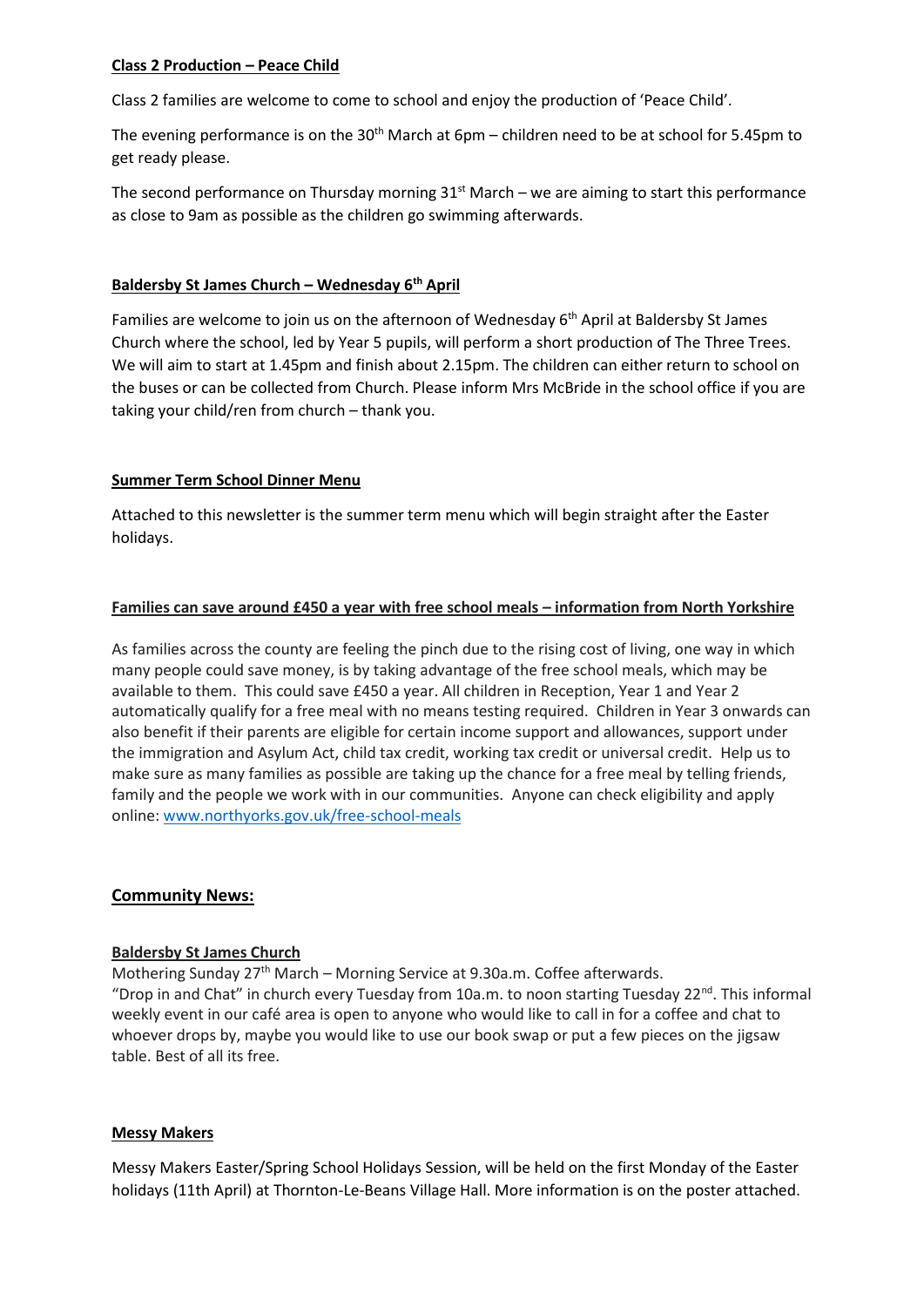## **Hello from Carlton Lodge Activity Centre**

I am writing to let you know about the Activities that have been arranged for the **Easter School Holiday – April 2022.**

### **Covid safe measures are in place.**

There are several different types of Activities on offer for different groups and ages. Some of these are on a ' $1^{st}$  Come  $-1^{st}$  Served' basis, so don't miss out.

**Family & Friends Activity Days –** See Eventbrite site for Family & Friends Activity

Days: <https://bit.ly/FamilyDays22> - these will take place on:

[Aimed at small groups of up to **10**, which must include *at least* one responsible adult, and children aged from 7 years]

Mon, 11<sup>th</sup> April

Tues, 19<sup>th</sup> April

Thurs, 21<sup>st</sup> April.

Places are limited to **one** family/group of up-to 10 individuals, each day. 6 hrs of Activities at a cost of **£320 per group + booking fee**.

There will also be an opportunity to choose your group's Activities from a list of those on offer. These can include:

High Ropes and Zip wire. Kayaking / Canoeing/ Raft Building. Climbing Tree, Climbing Wall, Problem Solving, Axe Throwing, Archery, Challenge Course, Orienteering, Bushcraft.

Craft activities are also available, these include: Sharpie Stained Glass/ Mini brick making/ Make a Bat Box or Bug Hotels/ Fabric collage / Fossil making/ Tile mosaic/ Nature Scavenger Hunt Groups will be contacted to arrange specifics after their booking is confirmed. Our Activities Manager can give you advice on what activities work well together.

Please visit the **EventBrite site** to check availability and book your place[s]. **Family & Friends Activity Days**: <https://bit.ly/FamilyDays22>

 $\begin{array}{ccccccc} * & & & * & & & * & & \end{array}$ **Holiday Activity Days - –** See Eventbrite site for Easter Activity Days: <https://bit.ly/EasterActivity22> these will take place on:

[Aimed at children **aged 8 - 14 years]**

Wed, 13<sup>th</sup> April,

Thur**,** 14th April

Wed, 20<sup>th</sup> April

Places are limited, so please visit the **EventBrite site** to check availability and book your places. **Easter Activity Days**: <https://bit.ly/EasterActivity22>

These Activities can be booked for individuals or multiple numbers at a cost of **£40 per child + booking fee**.

 $\begin{array}{ccccccc} * & & & * & & & * & & \end{array}$ **FEAST Activity Days - –** See Eventbrite site for FEASTer Activity Days: <https://bit.ly/FEASTer> - these will take place on:

[Aimed at children **aged 8 - 14 years** and qualify for benefits related, free school meals. *A unique code is required.*] will take place on:

Mon, 11<sup>th</sup> April Wed, 13<sup>th</sup> April Thur**,** 14th April Tues, 19<sup>th</sup> April Wed, 20<sup>th</sup> April

Thur, 21<sup>st</sup> April.

These Activities can be booked for individuals or multiple numbers and are offered free. [*A unique code is required at point of booking*].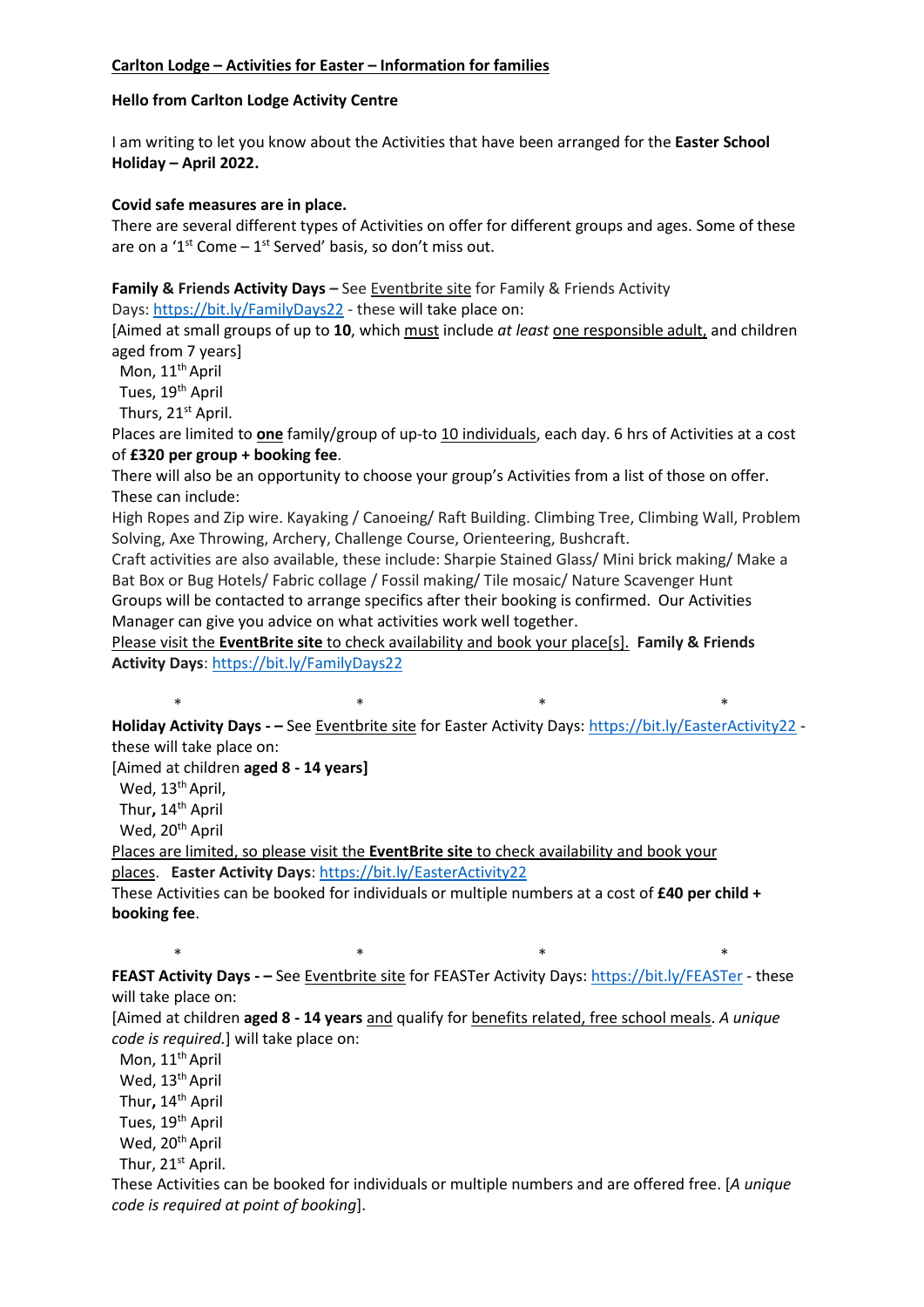Lunch will be provided for children taking part on these activities. An email will be sent to check dietary needs once booking is confirmed.

Places are limited, so please visit the **EventBrite site** to check availability and book your place[s]. **FEASTer Activity Days**: <https://bit.ly/FEASTer>

 \* \* \* \* **Children only Activities** will be arranged by the Carlton Lodge Team and will be dependent on group sizes, staffing levels and weather conditions.

Activities will include a combination of 4 from following list:- Archery, Bushcraft, Climbing Tree, Climbing Wall, Challenge Course, Crate Stack, Bridges, Problem Solving, Scavenger Hunt or Orienteering. *Particular activities cannot be prebooked, these will be decided by our staff a day or two before the event.*

Children will be allocated into a group of up to 8 individuals and given instruction throughout the day by one or two instructors.

**All Activity Days** - **Registration is from 9.10am** - Activities start at **9.30am** and finish at approx. **4.30pm.**

Don't forget to pack **a picnic lunch, shower kit & towel** and **a change of clothes** and come prepared with suitable clothing for the season's weather conditions!

If you have any additional queries, please contact me by email: [gillian@nyy.org.uk](mailto:gillian@nyy.org.uk) or by phone 01845 522145

Places are limited so don't miss out.

### **AWARDS**

### **Celebration Assembly**

On Friday, we had our Celebration Assembly. This week the following children were given our weekly awards;



### **Ribbons**

**EYFS** – This week the ribbon goes to someone who has written a super speech bubble, using their phonics knowledge and super handwriting – Well done Lottie!

**Class 1 -** The ribbon this week goes to someone for his fantastic start in Class 1! It's a joy to have you in our class, well done Will!

**Class 2 –** The ribbon this week goes to someone who has worked really hard to learn their lines for our production. They have also worked really hard on using more tricky vocabulary in their writing and being a helpful member of the Class. Well done Dacian!

**Class 3** – This week the ribbon is going to someone who tries their best to challenge themselves in maths and comprehension. They take their time to think about how to answer questions in the most suitable way and they put 100% of effort into their work. Well done Georgia!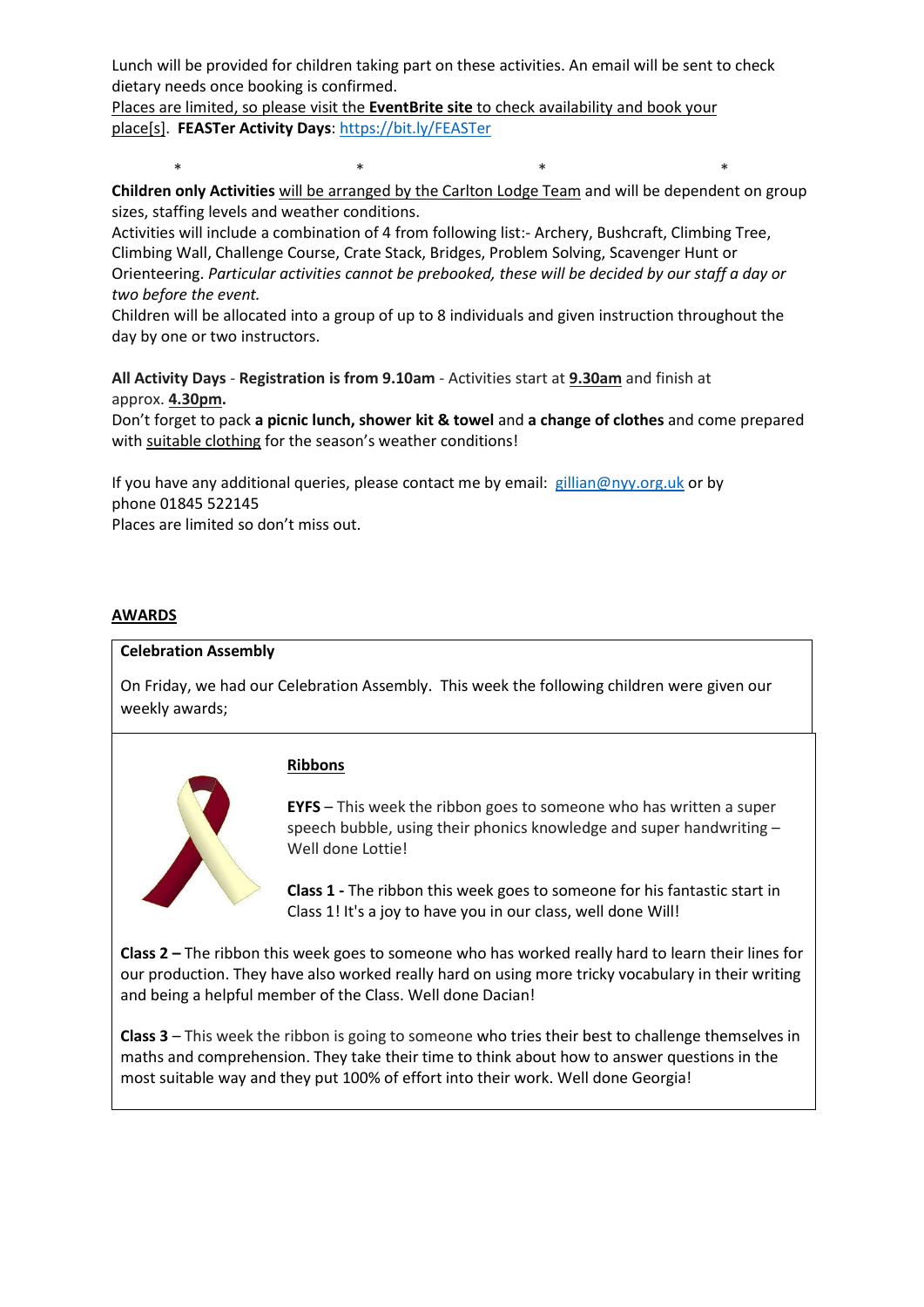#### **Values in Action**

This week our Values Award goes to someone for demonstrating our school values of compassion and respect.

This person, both in class and outside will let you join in and make you laugh when you need to!

The award goes to Lilly B who was nominated by Grace.

Well done, Lilly!

# Kind regards,

## J M Lyon - Head Teacher

## **Diary Dates**

| <b>March 2022</b> |                                                                               |  |  |  |  |  |
|-------------------|-------------------------------------------------------------------------------|--|--|--|--|--|
| 21/3/22           | Year 5 enrichment day at Thirsk High School                                   |  |  |  |  |  |
| 22/3/22           | Boxercise Workshop PE ALL CHILDREN NEED PE KIT IN SCHOOL                      |  |  |  |  |  |
| 30/3/22           | Class 2 Production 'Peace Child' 6pm                                          |  |  |  |  |  |
| 31/3/22           | Class 2 Production 'Peace Child' 9.00am                                       |  |  |  |  |  |
| <b>April 2022</b> |                                                                               |  |  |  |  |  |
| 6/4/22            | Afternoon - Baldersby Church - whole school - parents invited 1.45pm<br>start |  |  |  |  |  |
| 8/4/22            | Break-up for Easter at 2.30pm                                                 |  |  |  |  |  |
| 25/4/22           | <b>TRAINING DAY</b>                                                           |  |  |  |  |  |
| 26/4/22           | School open for the summer term                                               |  |  |  |  |  |
| <b>May 2022</b>   |                                                                               |  |  |  |  |  |
| 2/5/22            | May Day - school closed for the day                                           |  |  |  |  |  |
| 9/5/22            | Year 6 SAT week                                                               |  |  |  |  |  |
| 27/5/22           | Break-up for May half term                                                    |  |  |  |  |  |
| <b>June 2022</b>  |                                                                               |  |  |  |  |  |
| 6/6/22            | School open                                                                   |  |  |  |  |  |
| 7-9 June          | Class 3 residential                                                           |  |  |  |  |  |
| 13/6/22           | <b>EYFS Balance Bikes</b>                                                     |  |  |  |  |  |
| 15/6/22           | Workshop - PE                                                                 |  |  |  |  |  |
| 24/6/22           | TRAINING DAY - SCHOOL CLOSED FOR ONE DAY                                      |  |  |  |  |  |